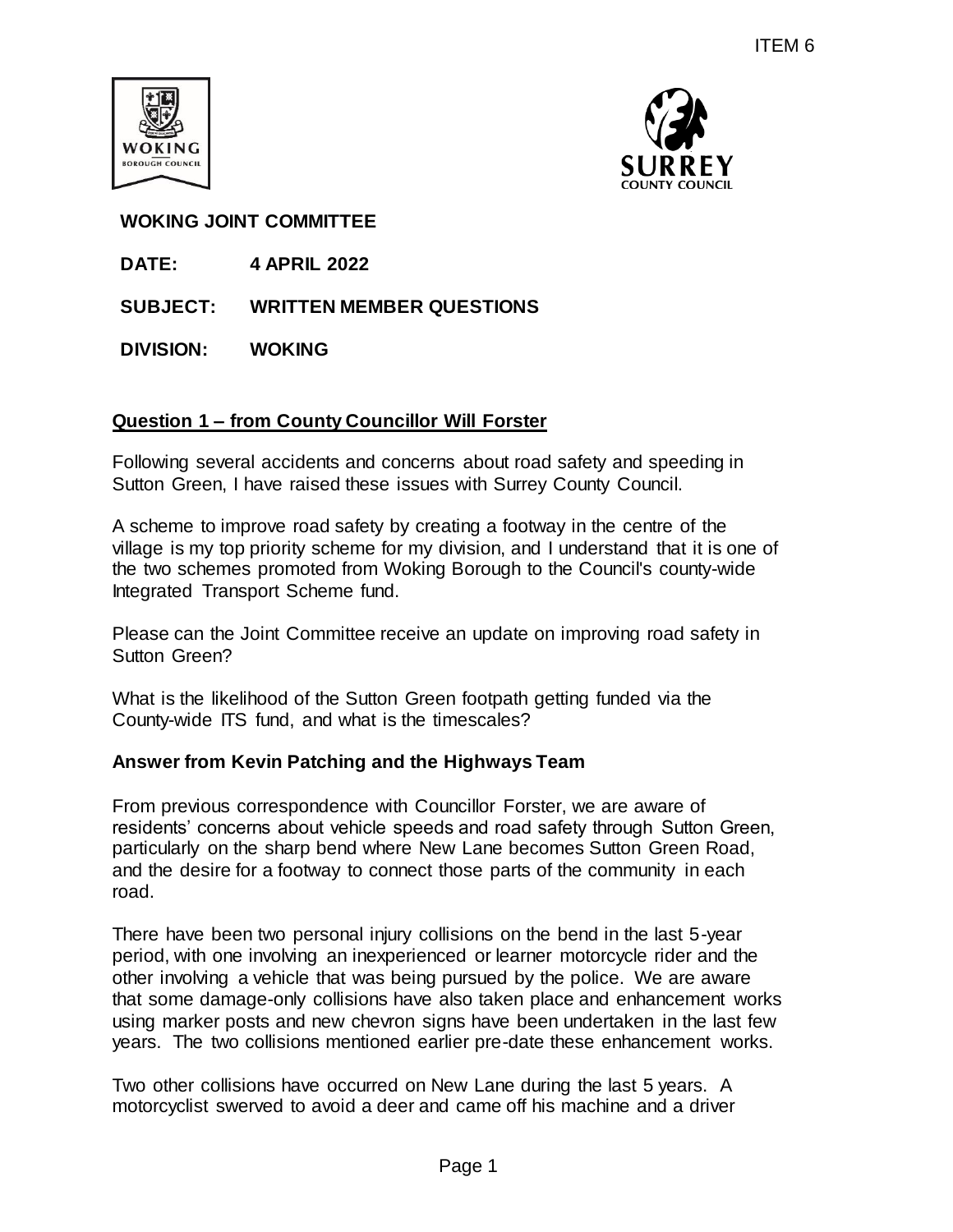following a bus, which had to brake suddenly, is thought to have hit their accelerator rather than the brake and left the carriageway as a result. Although warning signs for wild animals can be erected, the rural nature of the road should indicate to drivers that they might encounter wildlife and unless drivers significantly reduce their speed when they see a wild animal warning sign, occasional conflicts with animals will continue.

In addition, two personal injury collisions have taken place on the bend at the junction with Whitmoor Lane in the last 5 years. In one incident, a motorcyclist lost control on a patch of wet leaves and mud and in the other collision, the driver appears to have been impaired by both drugs and alcohol.

Speed surveys were undertaken in New Lane, Sutton Green Road, Blanchards Hill and Whitmoor Lane between 31<sup>st</sup> October and 6<sup>th</sup> November 2020 to determine existing vehicle speeds and whether a reduction in the speed limit might be appropriate. The mean speeds that were recorded in Whitmoor Lane and Blanchards Hill were low enough to allow the speed limit to be reduced to 30mph, in accordance with our speed limit policy but those in Sutton Green Road and New Lane were above the threshold to allow a reduction using signs alone.

The creation of a new length of footway might change the character of the road enough to reduce vehicle speeds in New Lane and Sutton Green Road and allow the speed limit to be reduced through the village, from the current 30mph limit in Jacob's Well to the 30mph in Westfield, near the junction with Moor Lane.

However, it is clear that the provision of a footway will not be easy because of the limited extent of highway land, the need to pipe a ditch to accommodate a footway and the adjacent, overhanging vegetation. The scheme is also likely to be relatively expensive due to the length of footway involved. For this reason, officers have already suggested that this scheme should be one of Councillor Forster's schemes that will go through an assessment and prioritising process later in the year.

Between April and September 2022, the Highway Engagement and Commissioning team will work with all 81 county councillors to identify their 1 priority scheme for ITS funding in the 2023/24 financial year. During this time, councillors may have a scheme that they wish to prioritise but are unsure if it technically feasible, in such cases each member can put forward 1 scheme for a technical appraisal to check whether it is technically viable and deliverable in the 2023/24 financial year. Councillor Forster could choose to put forward this scheme for a technical appraisal. ITEM 6<br>
moving a bus, which had to brake suddenly, is<br>
enterator rather than the brake and left the care<br>
rather and the care of the care of the care of the care of the care<br>
criging signs for wild animals can be erected,

The technical appraisal will be funded from the centralised parking surplus.

Given the constraints and potential difficulties in providing a footway along New Lane, the technical appraisal will be very beneficial. Officers are currently working on a robust process for assessing the Countywide ITS programme (for 23/24 onwards) and we are therefore not able to currently say where such a scheme will prioritise for funding from the 2023/24 County-wide ITS budget.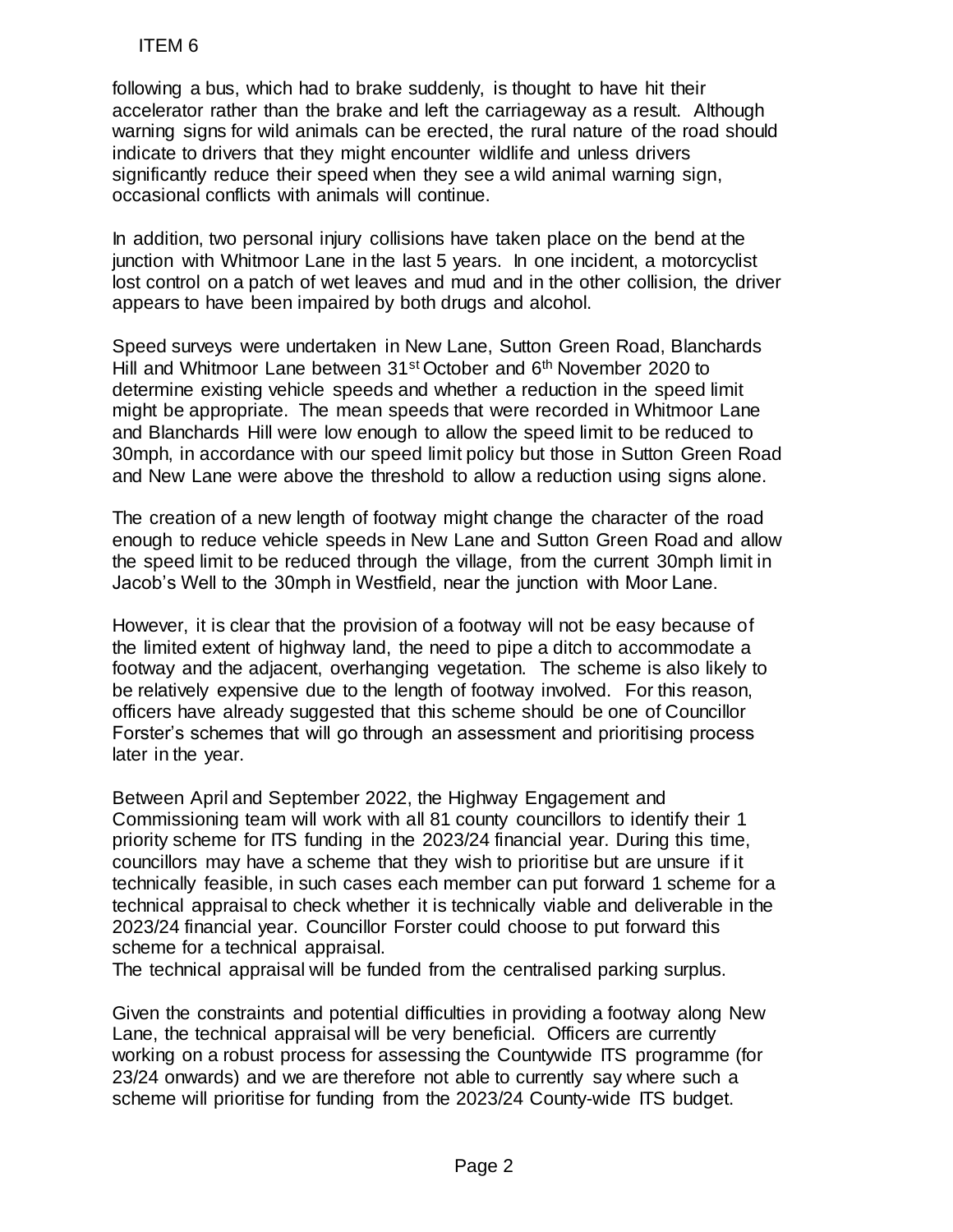# **Question 2 – from County Councillor Will Forster**

A notable number of pedestrians including children attending the Hoe Valley School, use Woking Footpath 53 between the A320/Egley Road and the Hoe Stream. However, this footpath is normally muddy, and sometimes is flooded.

Please could the County Council confirm what action, if any, it can take to improve this footpath?

# **Answer from John Baker, Countryside Access Officer - West Surrey**

I have recently spoken to a resident who raised this issue. I have visited the path and agree that it needs improving especially as I am now aware, thanks to the resident, that the path is used by children going to and from the school.

The path is not on our identified list of improvements for 2022/23 which was agreed some time ago, but I will be pushing hard to get the path added to the list, dependant on the finalisation of our budget.

The works will entail clearing the existing ditch, scraping off the mud and then raising the path surface with a suitable material which will be graded to shed water towards the ditch.

If the committee are able to identify an alternative source of funding then I would be happy to commission the works immediately. These are anticipated to be in the region of £8,000.

# **Question 3 – from Borough Councillor Ellen Nicholson, Mount Hermon Ward**

A local resident has approached me with a request for a street light to be sited at the corner of the Guildford Road, A320 and Mount Hermon Road, on the opposite side to Quadrant Court. This is a particularly dark spot when turning into and out of Mount Hermon Road. The resident has raised legitimate concerns that the updated highway code which gives right of way to pedestrians in the new hierarchy of road users may impact on anyone crossing and cars entering and exiting Mount Hermon Road. ITEM 6<br>
Will Forster<br>
mg children attending the Hoe Valley<br>
enh the A320/Egley Road and the Hoe<br>
ally muddy, and sometimes is flooded.<br>
n what action, if any, it can take to<br>
le Access Officer - West Surrey<br>
praised this i

Can the feasibility for a new LED, low cardon street light at this junction be investigated and completed during the coming months before the darker nights reoccur later in 2022.

#### **Answer from Street Lighting team**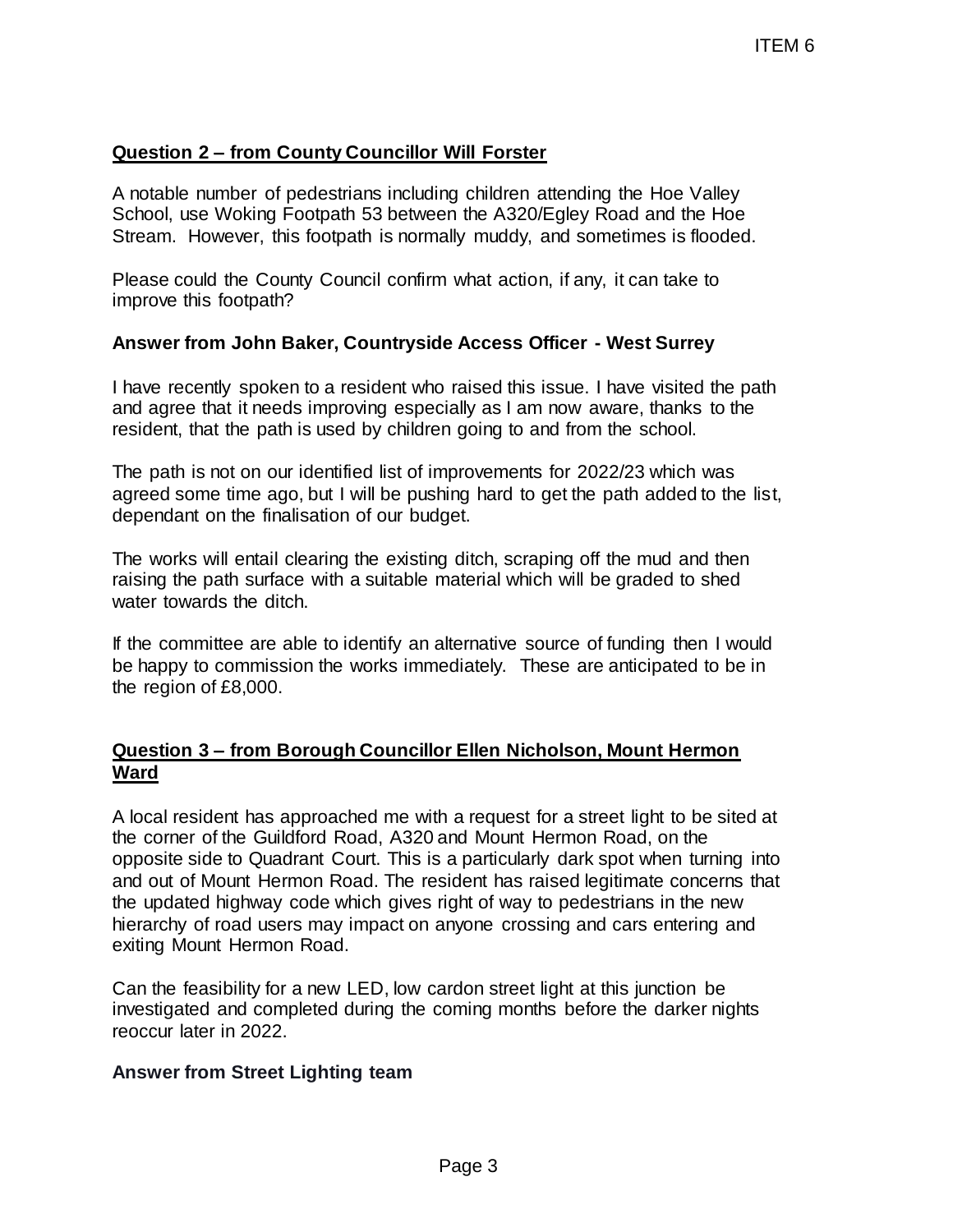### **Question 4 – from Borough Councillor Ann-Marie Barker**

#### **Answer from Sashi Fernando**

# **Question 5 – from Borough Councillor Ann-Marie Barker**

### **Answer from Ian Reynolds, Parking Services Manager, Woking Borough Council**

#### Penalty Charge Notices Issued in Woking

| <b>ITEM6</b>                                                                                                                                                                                                                                                                                                                                                                                                                                                                           |                                  |              |
|----------------------------------------------------------------------------------------------------------------------------------------------------------------------------------------------------------------------------------------------------------------------------------------------------------------------------------------------------------------------------------------------------------------------------------------------------------------------------------------|----------------------------------|--------------|
| To be provided outside the meeting.                                                                                                                                                                                                                                                                                                                                                                                                                                                    |                                  |              |
| Question 4 – from Borough Councillor Ann-Marie Barker                                                                                                                                                                                                                                                                                                                                                                                                                                  |                                  |              |
| How do Surrey County Council and Woking Borough Council plan to work<br>together to support local people who need to park on street or in communal car<br>parks to charge their electric vehicles?                                                                                                                                                                                                                                                                                     |                                  |              |
| <b>Answer from Sashi Fernando</b>                                                                                                                                                                                                                                                                                                                                                                                                                                                      |                                  |              |
| To be provided on the evening or outside the meeting                                                                                                                                                                                                                                                                                                                                                                                                                                   |                                  |              |
| Question 5 - from Borough Councillor Ann-Marie Barker                                                                                                                                                                                                                                                                                                                                                                                                                                  |                                  |              |
| Please provide a summary of penalty parking notices handed out in the current<br>municipal year to date, broken down by those for parking on double or single<br>yellow lines, in the vicinity of zebra crossings, across dropped kerbs, in abuse of<br>disabled parking spaces, for dangerous parking near schools and pavement<br>parking.                                                                                                                                           |                                  |              |
| Answer from Ian Reynolds, Parking Services Manager, Woking Borough<br><b>Council</b>                                                                                                                                                                                                                                                                                                                                                                                                   |                                  |              |
| Please see the figures for the current financial year for the contraventions asked<br>for.                                                                                                                                                                                                                                                                                                                                                                                             |                                  |              |
| Penalty Charge Notices Issued in Woking                                                                                                                                                                                                                                                                                                                                                                                                                                                |                                  |              |
| <b>Requested areas</b>                                                                                                                                                                                                                                                                                                                                                                                                                                                                 | <b>Contravention Description</b> | <b>Total</b> |
| On a double or single yellow line                                                                                                                                                                                                                                                                                                                                                                                                                                                      | Parked in a restricted street    | 3585         |
| Across dropped kerbs                                                                                                                                                                                                                                                                                                                                                                                                                                                                   | Dropped footway in a SEA         | 46           |
| In abuse of disabled parking spaces                                                                                                                                                                                                                                                                                                                                                                                                                                                    | Disabled person's parking        | 762          |
| Parking near schools                                                                                                                                                                                                                                                                                                                                                                                                                                                                   | Restricted school area           | 22           |
| On white zig zags adjacent Zebra crossing                                                                                                                                                                                                                                                                                                                                                                                                                                              | Pedestrian crossing              | 82           |
| <b>Question 6 - from Borough Councillor Simon Ashall</b><br>Could officers investigate ways that speeding can be addressed as cars travel<br>eastwards along Smarts Heath Road as it becomes a residential area and<br>merges with Saunders Lane? Residents are very concerned that safety issues<br>remain along that stretch of road where rural and residential road conditions<br>converge and the impact of noise and pollution is negatively affecting their quality<br>of life. |                                  |              |
|                                                                                                                                                                                                                                                                                                                                                                                                                                                                                        | Page 4                           |              |

# **Question 6 – from Borough Councillor Simon Ashall**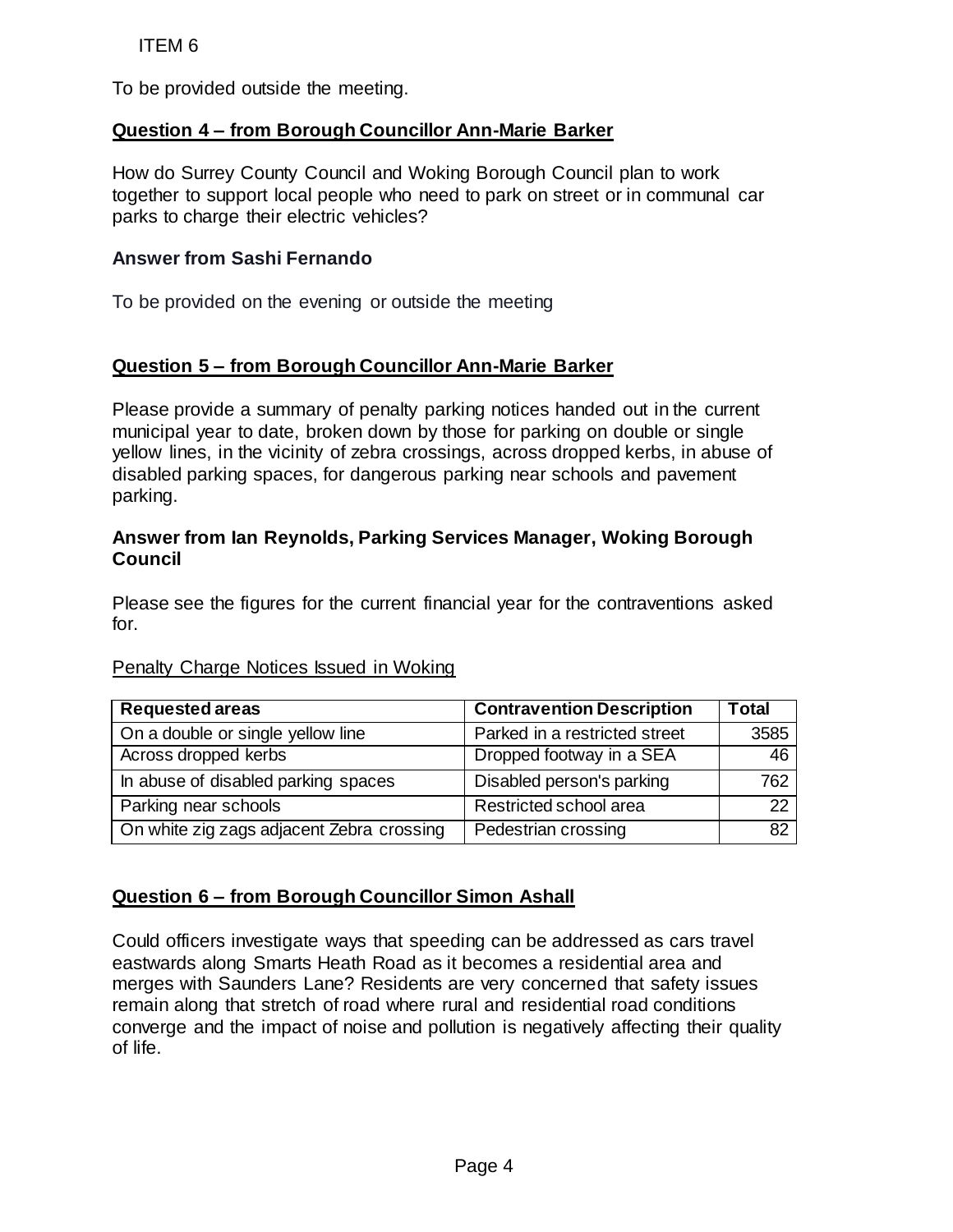In particular will officers investigate alterations to signage that may be appropriate, along with any traffic calming? The measures previously employed are felt to be ineffective.

#### **Answer from Kevin Patching and the Highways Team**

Some residents of Smarts Heath Road will remember that approximately 17 years ago, consultation was carried out regarding the provision of a footway over the railway bridge to the east of Saunders Lane and, in response to concerns about vehicle speeds, this consultation also included the possibility of introducing physical traffic calming between Saunders Lane, westwards to the start of the 30mph speed limit. The traffic calming was to consist of speed tables (spanning the entire width of the road) and speed cushions (raised areas within each running lane) but this received a lot of adverse publicity and was never welcomed as an option by residents.

Many residents were, and are still, concerned about the noise and vibration that might result from such features, which can be a particular issue in some of the very old, historic properties adjacent to the road. These concerns are increased because the road is one of the routes to the Martlands Industrial Estate in Smarts Heath Lane and consequently carries a relatively high proportion of heavy goods vehicles. Indeed, during the 2020/21 financial year Surrey County Council removed the "dragon's teeth" markings that were at the start of the 30mph because even these were creating noise and vibration for the nearest properties, partly due to the build-up in thickness of the thermoplastic lining material. Surrey County Council initially tried simply to remove the markings, but the remaining "scars" were equally noisy and so the area of carriageway was resurfaced. The effectiveness of the markings was debatable, and they have not been reinstated. ITEM 6<br>
TIEM 6<br>
Fighways Team<br>
Fighways Team<br>
Highways Team<br>
Highways Team<br>
Highways Team<br>
Highways Team<br>
mill remember that approximately 17<br>
respecting<br>
also included the possibility of introducing<br>
also included the pos

As a result of the consultation in 2004/5, the physical traffic calming proposal was dropped and "virtual" traffic calming was adopted instead to try to reduce vehicle speeds without increasing noise and vibration for residents. This consisted of "speed cushions" being marked, using road lining material, at intervals along the road. They have not been successful either in Smarts Heath Road or Boundary Road where they were also applied, and it seems unlikely that they would be reinstated after any future road resurfacing.

Smarts Heath Road has been included on Surrey County Council's Speed Management Plan (SMP) for Woking since its inception. The SMP is a list of those roads where concerns have been raised about traffic speeds. Some earlier speed surveys that were carried out to gather data to populate the SMP showed higher than ideal mean and  $85<sup>th</sup>$  percentile speeds (the  $85<sup>th</sup>$  percentile speed is the speed at which, or below, 85% of traffic is travelling). The most recent speed data indicates slightly lower speeds than have previously been recorded, although some individual speeds are still high. Our personal injury collision database shows that there has been no personal injury collision on Smarts Heath Road in the last 5-year period for which data is available (from 01/01/2019 to 31/12/2021).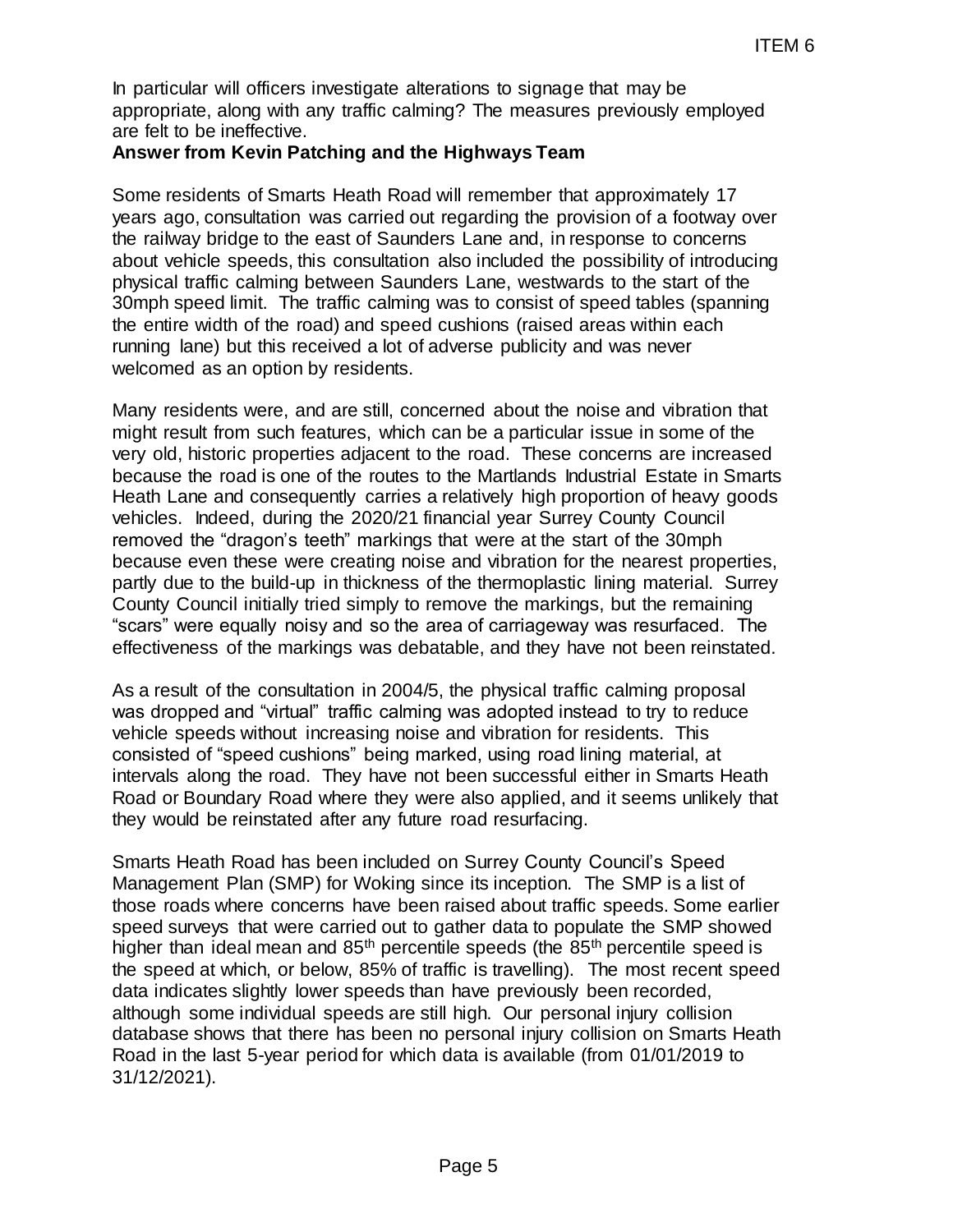Members might be aware that there were proposals for the development of a gymnastics centre on the Ten Acre Farm site on the south side of Smarts Heath Road, and it was hoped that changes to the road could be made as part of this development to provide some traffic calming effect without the need for vertical traffic calming. However, nothing has been heard about this proposal for several years.

There used to be two solar powered Vehicle Activated Signs on this length of Smarts Heath Road, with one pointing in each direction. These were life-expired and unserviceable and have been removed in the last year. There are higher priority sites for VAS replacement, and it is unlikely that the Safety Engineering Team will be able to replace these signs quickly. If Borough Members wished to submit a CIL application to fund their replacement, we can liaise with our Safety Engineering Team colleagues regarding any CIL application for the replacement of such signs.

The 30mph signs at the start of the speed limit are very prominent, being on contoured yellow backing boards and including the legend "MAYFORD Please drive carefully" and these are supported by a '30' carriageway roundel marking. Drivers therefore have very clear indication of the speed limit and other than the use of VAS, there are no other signs that would be appropriate. It should be noted that there are a couple of 30mph repeater signs on one of the lamp columns in the road that are not appropriate and should ideally be removed because such signs should not be used in a 30mph road that is illuminated by a system of streetlighting. ITEM 6<br>
Imbers might be aware that there were propositions centere on the Ten Acce Farm site on<br>
and, and it was hoped that changes to the road<br>
relogionent to provide some traffic calming effect calming and<br>
fic calming.

# **Question 7 – from Borough Councillor Simon Ashall**

Further to case reference 1961282 at Egley Road in Woking, could the committee receive an update as to when 30mph signage will be forthcoming for the stretch of the road for which a speed reduction was agreed? Drivers are still not obeying the new speed limit and residents feel that amplified signage could help address this problem.

#### **Answer from Kevin Patching and the Highways Team**

A search of our correspondence system using that reference number did not give any results, however, in every response to any enquiry that we have received asking for additional signing along Egley Road we have explained that extra signing along the road would not be permitted.

When traffic surveys were carried out in June 2019 as part of the speed limit assessment, prior to the reduction to 30mph, there was one section of the road where the mean speeds in both directions were slightly too high to permit the reduction in accordance with our speed limit policy. This was in the vicinity of the bend and hill at the Hillside and Almond Avenue junctions. Elsewhere, the recorded mean speeds were sufficiently low to permit the speed limit to be reduced from 40mph to 30mph and Surrey Police were happy to support the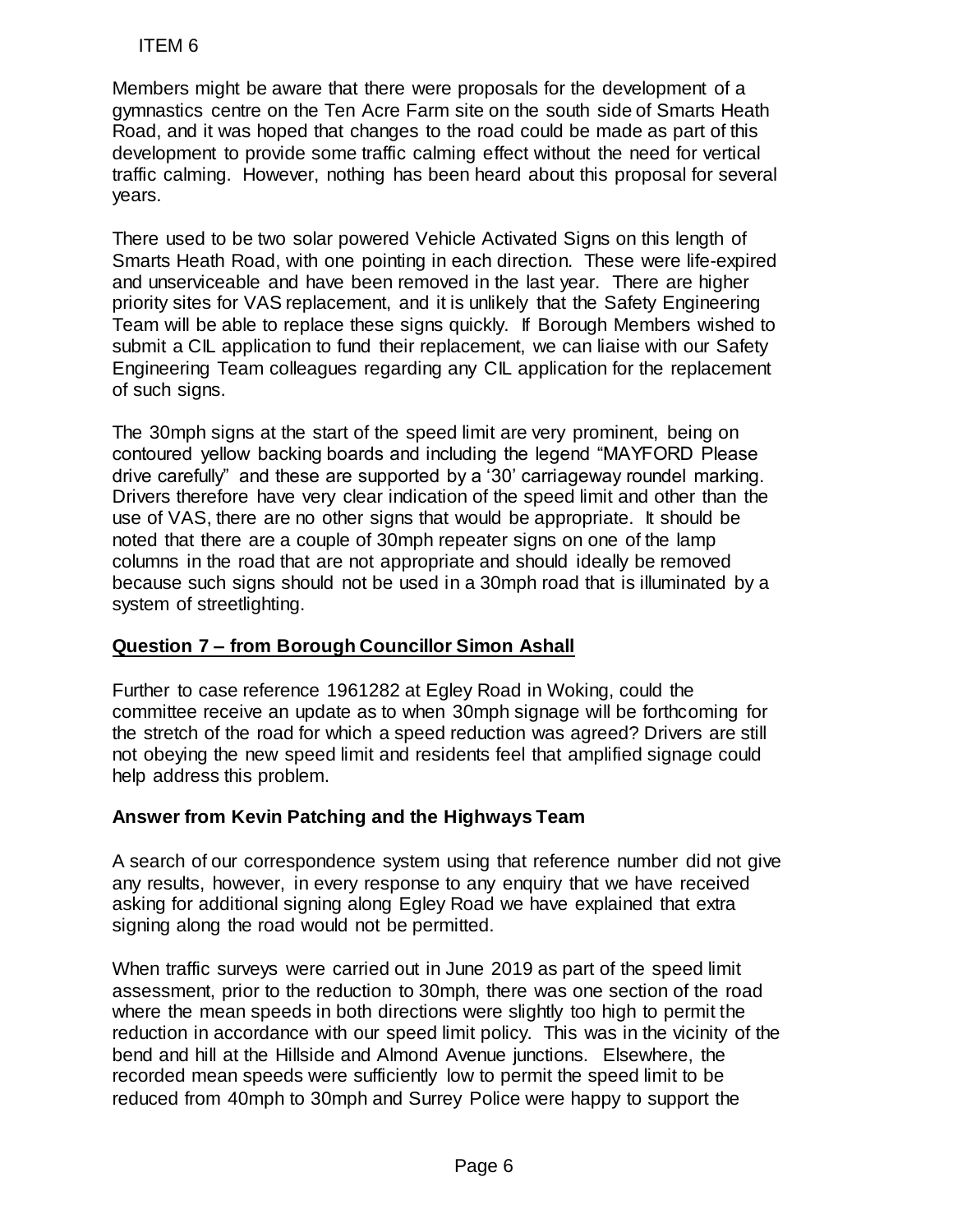|                           |                                                                                                                                                                                                                                                                                                                                                                                                                                                                                                                                                                                                                                                                                                                                                                                                 |                  |                                                                | <b>ITEM6</b>                                                                                            |
|---------------------------|-------------------------------------------------------------------------------------------------------------------------------------------------------------------------------------------------------------------------------------------------------------------------------------------------------------------------------------------------------------------------------------------------------------------------------------------------------------------------------------------------------------------------------------------------------------------------------------------------------------------------------------------------------------------------------------------------------------------------------------------------------------------------------------------------|------------------|----------------------------------------------------------------|---------------------------------------------------------------------------------------------------------|
|                           | reduction on condition that Vehicle Activated Signs (VAS) were erected on the<br>length of road where the higher mean speeds had been recorded.                                                                                                                                                                                                                                                                                                                                                                                                                                                                                                                                                                                                                                                 |                  |                                                                |                                                                                                         |
|                           | When the speed limit was reduced, the VAS were installed and the 40mph speed<br>limit signs were removed. However, at the northern end of Elgey Road, in<br>Mayford Green and Westfield Road where the new 30mph joined an existing<br>30mph limit, no new large diameter speed limit terminal signs could be erected<br>(because drivers were no longer passing from one speed limit into a different<br>limit) and signs stating "New 30mph speed limit in force" were erected. These<br>signs are only meant to be temporary, although they are still in place. The only<br>location where new large diameter '30' signs could be erected was on the A320<br>to the south of the Mayford Roundabout where drivers pass to or from the 50mph<br>limit that extends southwards along the A320. |                  |                                                                |                                                                                                         |
| Road.                     | Unlike higher speed limits, if a road is subject to a 30mph speed limit and is also<br>illuminated by a system of streetlights, no additional, small diameter speed limit<br>repeater signs can be used. In these circumstances, the road is classified as a<br>"restricted road" whereby the 30mph limit is indicated by the system of<br>streetlights. Consequently, no further speed limit signing is permitted for Egley                                                                                                                                                                                                                                                                                                                                                                    |                  |                                                                |                                                                                                         |
|                           | Speed surveys were undertaken after the speed limit was reduced in Oct/Nov                                                                                                                                                                                                                                                                                                                                                                                                                                                                                                                                                                                                                                                                                                                      |                  |                                                                |                                                                                                         |
| speeds.                   | 2020 and at every location there was a slight reduction in the recorded mean                                                                                                                                                                                                                                                                                                                                                                                                                                                                                                                                                                                                                                                                                                                    |                  |                                                                |                                                                                                         |
| <b>SITE</b><br><b>REF</b> | <b>LOCATION</b>                                                                                                                                                                                                                                                                                                                                                                                                                                                                                                                                                                                                                                                                                                                                                                                 | <b>DIRECTION</b> | <b>MEAN</b><br><b>SPEED</b><br><b>BEFORE</b><br>(June<br>2019) | <b>MEAN</b><br><b>SPEED</b><br><b>AFTER</b><br>(31 <sup>st</sup> Oct to<br>6 <sup>th</sup> Nov<br>2020) |
| Site1                     | <b>B380 Guildford Road near</b>                                                                                                                                                                                                                                                                                                                                                                                                                                                                                                                                                                                                                                                                                                                                                                 | Eastbound        | 34.7                                                           | 33.3                                                                                                    |
|                           | bridge                                                                                                                                                                                                                                                                                                                                                                                                                                                                                                                                                                                                                                                                                                                                                                                          | Westbound        | 32.6                                                           | 30.3                                                                                                    |
| Site 2                    | A320 at speed limit change                                                                                                                                                                                                                                                                                                                                                                                                                                                                                                                                                                                                                                                                                                                                                                      | Northbound       | 41.5                                                           | 39                                                                                                      |
|                           | south of Mayford roundabout                                                                                                                                                                                                                                                                                                                                                                                                                                                                                                                                                                                                                                                                                                                                                                     | Southbound       | 40.9                                                           | 37.8                                                                                                    |
| Site 3                    | LC 42 near junction with                                                                                                                                                                                                                                                                                                                                                                                                                                                                                                                                                                                                                                                                                                                                                                        | Northbound       | 31.1                                                           | 30.8                                                                                                    |
|                           | Drakes Way                                                                                                                                                                                                                                                                                                                                                                                                                                                                                                                                                                                                                                                                                                                                                                                      | Southbound       | 33.3                                                           | 31.3                                                                                                    |
| Site 4                    | LC 32 approx mid-way<br>between Hoe Valley School<br>and Almond Ave                                                                                                                                                                                                                                                                                                                                                                                                                                                                                                                                                                                                                                                                                                                             | Northbound       | 37.1                                                           | 34.7                                                                                                    |